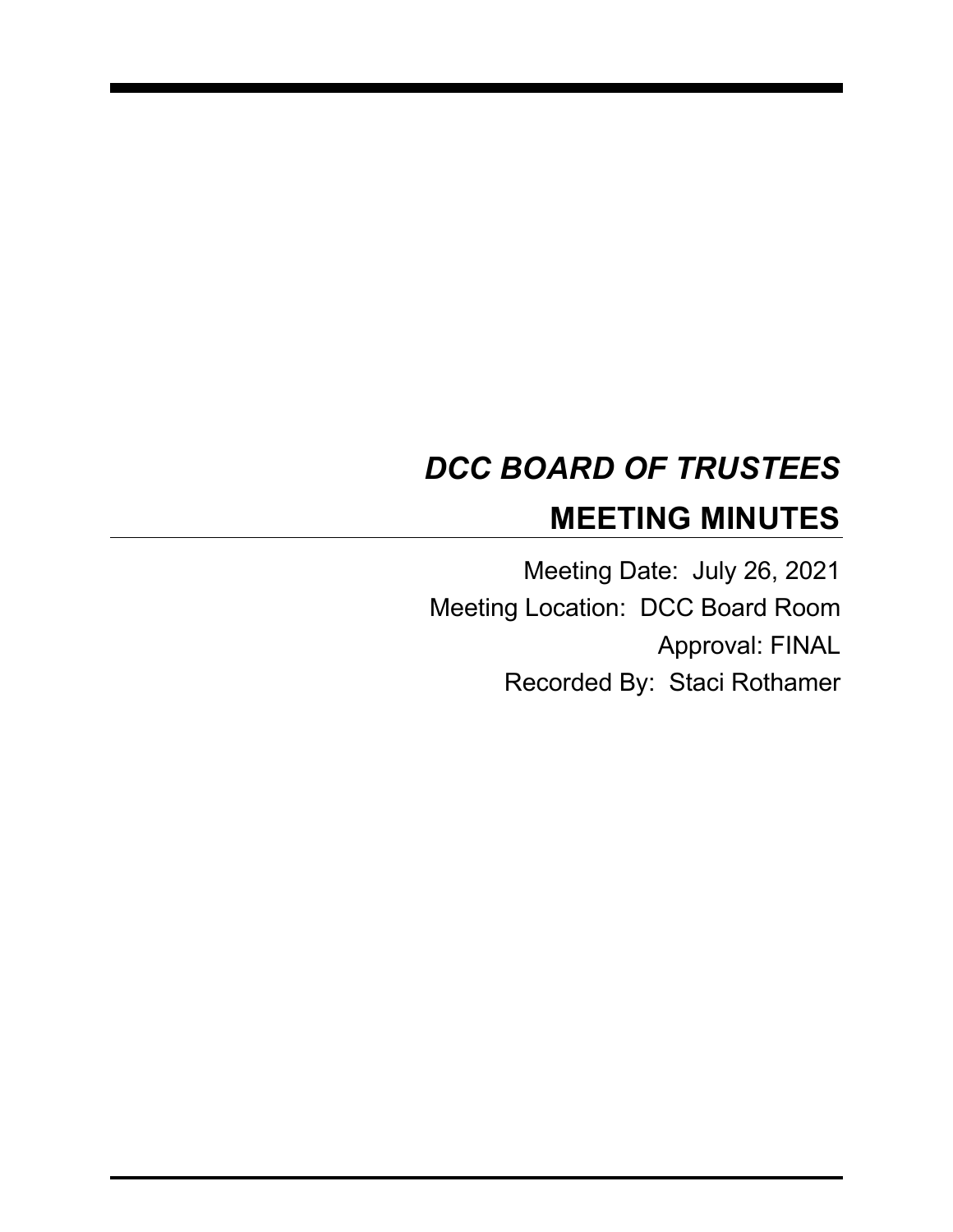#### **Attendance**

| <b>Name</b>              | <b>Title/Organization</b>             | <b>Present</b> |
|--------------------------|---------------------------------------|----------------|
| Chad Knudson             | Chair                                 | Yes            |
| Cindy Larsen             | Vice Chair                            | <b>Yes</b>     |
| Spencer Johnson          | Trustee                               | Yes            |
| Sarah Thorson            | Trustee                               | Yes            |
| Mike Wilondek            | Trustee                               | No.            |
|                          |                                       |                |
| Justin Beach             | Dean of Student Success/F.A. Director | Yes            |
| Suela Cela               | VP - Academic and Student Affairs     | Yes            |
| Doug Cherry              | VP - Business and Finance             | Yes            |
| Dennis Harp              | <b>DC Foundation Director</b>         | Yes            |
| Mike Hunter              | Faculty                               | Yes            |
| Joe Peterson             | Athletic Director/Coach               | Yes            |
| Staci Rothamer           | Assistant to the President            | Yes            |
| Leslie Weldon            | VP - Advancement and Human Resources  | <b>Yes</b>     |
| <b>Community Members</b> |                                       |                |
|                          |                                       |                |

Chad Knudson, Chair Chair Chad Knudson, Chair

\_\_\_\_\_\_\_\_\_\_\_\_\_\_\_\_\_\_\_\_\_\_\_\_\_\_\_\_\_\_\_\_\_\_ \_\_\_\_\_\_\_\_\_\_\_\_\_\_\_\_\_\_\_\_\_\_\_\_\_\_\_\_\_\_\_\_\_\_\_\_\_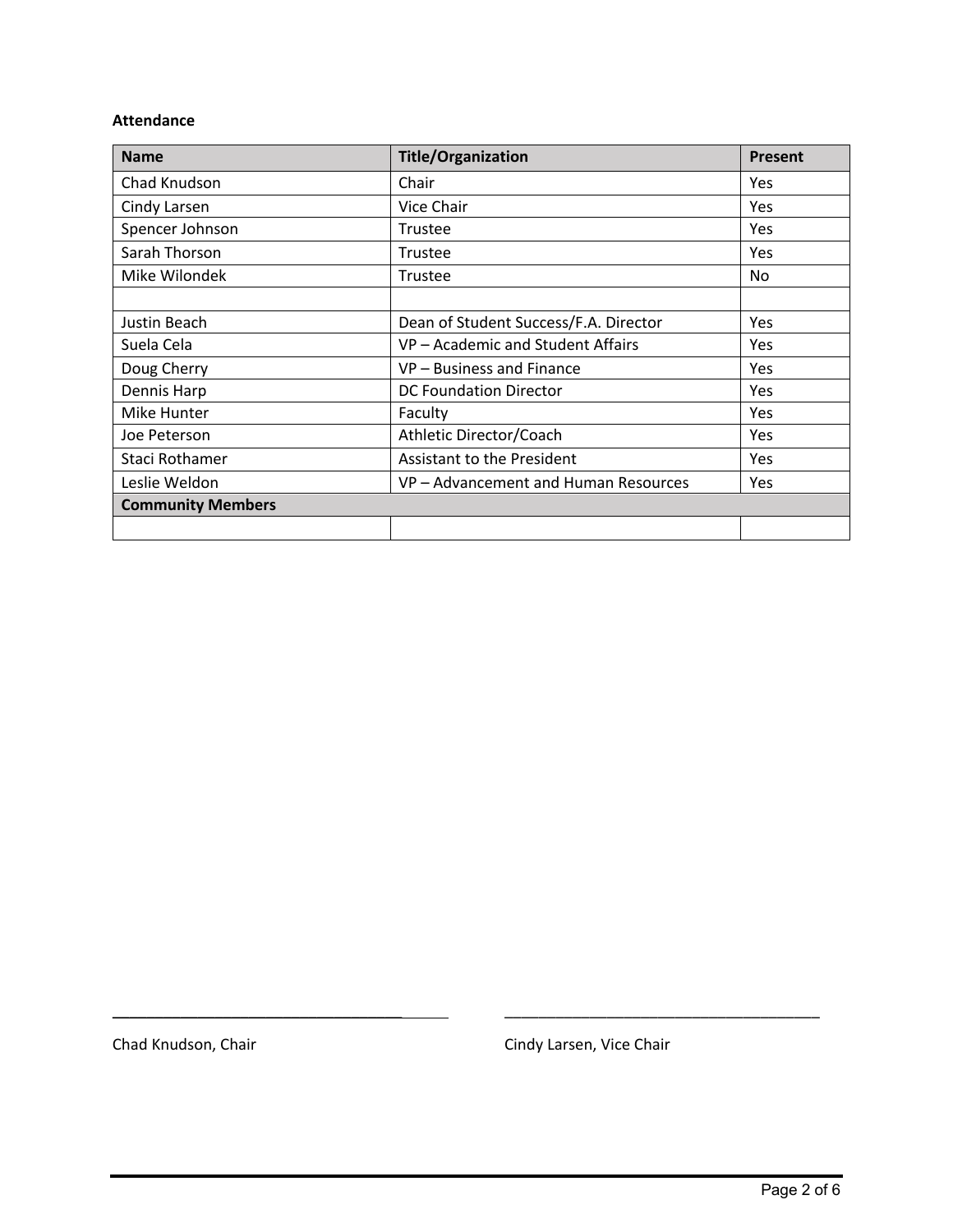**Dawson Community College Board of Trustees Minutes of the Regular Board Meeting Monday, July 26, 2021 5:30 pm Recorded by Staci Rothamer**

**The meeting was called to order by Chair Knudson at 5:34 p.m. The Chair called for introductions.**

## **Correspondence**

NWCCU letter in regards to the accreditation was provided and discussed.

• Suela Cela discussed the accreditation process and standards; more explanation on low cash flow and the issues that are already being addressed was part of the report. Accreditation is every 7 years then followed by a visit; 7 year report is already being worked on and April 23  $-25$ , 2022 will be the visit. The report is provided to them prior to the visit.

Email from faculty member Riley Caudle was included and discussed.

• Chairman Knudson read parts of the email received and stated that anyone can view it if they choose to.

#### **Minutes**

• Trustee Johnson / Trustee Thorson moved/seconded the motion to approve the minutes of the June 10, 2021 Special Board Meeting. Trustee Johnson / Vice Chair Larsen moved/seconded the motion to approve the minutes of the June 21, 2021 Special Board Meeting. Vice Chair Larsen / Trustee Thorson moved/seconded the motion to approve the minutes of the June 28, 2021 Regular Board Meeting.

#### **Motion carried unanimously.**

# **Reports**

# **Campus Report**

- Students will start arriving the end of July for volleyball; asking for volunteers, groups to provide meals for the team and to connect with Coach Peterson if able/interested
- In-service is scheduled for August  $19<sup>th</sup>$
- Student orientation is August21st
- Justin Beach provided update stating dorm room assignments are being worked on, cleaning, repairs, maintenance are all happening
- Doug Cherry stated that housing is sitting well currently and additional housing available to utilize if needed
- Doug Cherry provided update on FY2022 budget; tuition has been reduced due to not as many baseball players attending – looking at 40 but if more show up will cross that bridge when needed; looking currently at a deficit of around \$36k which is way better than where we were.
- Chair Knudson stated no final budget decision will be made at tonight's board meeting but a Special Board Meeting will be scheduled next week for final approval of the budget.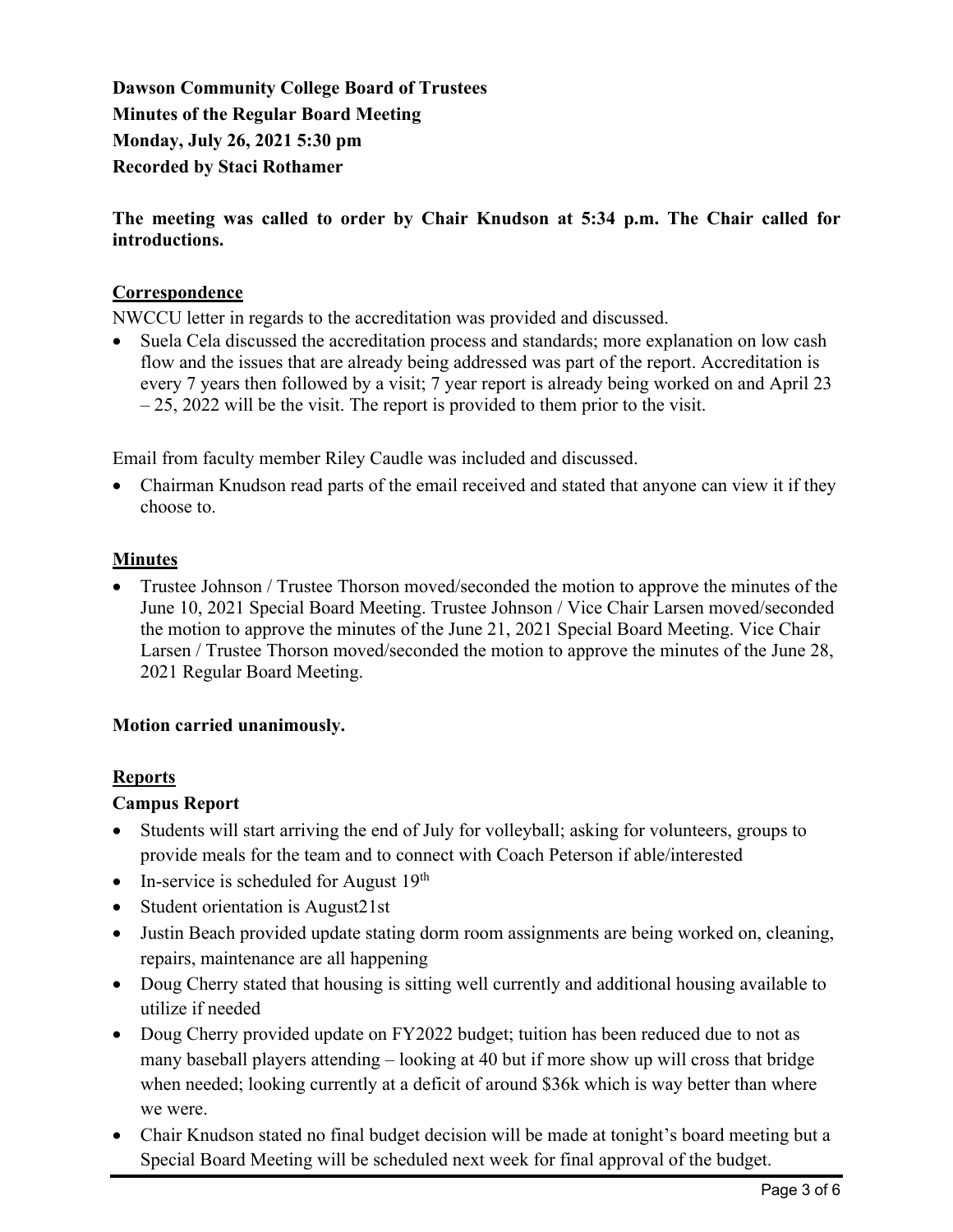• Doug Cherry stated that depending on where the college is mid-year, academic waivers should be looked at to recruit students.

## **Finance Committee Meeting report by Chair Knudson**

• Nothing to report at this time

## **HR Committee Meeting report by Vice Chair Larsen**

• Report from HR submitted and discussed; Tami Lagmay has been hired as head softball coach; Katy Peterson from Marketing is in a temporary contracted position; multiple layoffs and open positions were discussed; Interim President is coming together – anyone that knows anyone who would be interested, pass the information along; other positions open are being posted external.

#### **Policy Committee Report by Trustee Johnson**

• No meeting held in June; but the policy that was discussed a couple months ago is included in this month's board packet as New Business.

## **Chairman Knudson called for public comment. There was none.**

#### **Consent Items**

## **Motion carried unanimously.**

Trustee Thorson / Trustee Johnson moved/seconded the motion for the approval of the Vouchers List and HR Report.

#### **New Business**

#### **Policy BP-3-12: Accommodations for Students and Staff with Disabilities**

• Trustee Thorson discussed the policy and concluded it could be a combined policy for students and staff.

Trustee Johnson / Vice Chair Larsen moved/seconded the motion to approve Policy BP3-12.

#### **Long-Term Housing Proposal**

• Doug Cherry spoke on the need for additional housing seeing 5 per dorm room is not a longterm solution – discussed potential options near campus; one option is a complete renovation of a building and the second option would be a move-in ready building. Doug Cherry is looking for approval to move forward on investigating the second option; enter into a nondisclosure, the cost benefit analysis and to formally look for financing at this time.

Vice Chair Larsen / Trustee Thorson moved/seconded the motion on approval to move forward on entering into a non-disclosure, the cost benefit analysis and formally look for financing.

#### **Food Services Contract**

• Doug Cherry spoke on 2 potential bids - Jacob Krug and J&L Enterprises were the 2 bidders. After reviewing bids and meeting with the individuals, Doug's recommendation was J&L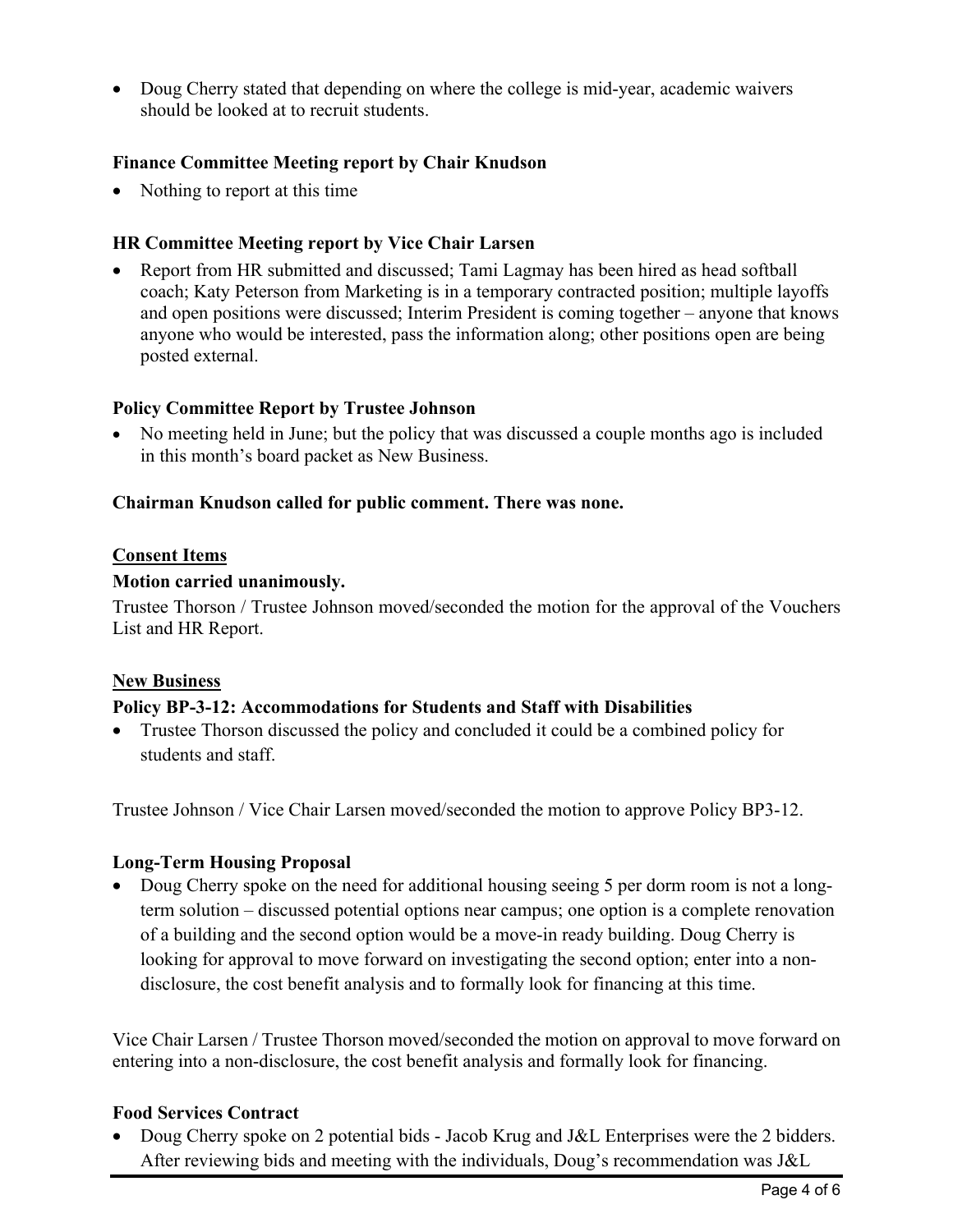Enterprises. Doug is asking for approval from the Board and offered that the Board look at both bids that were provided. J&L Enterprises would come in as independent contract. Chairman Knudson recommended DCC enter into a contract with J&L Enterprises. Background check will be required and it will be a 2-year contract.

Vice Chair Larsen / Trustee Johnson moved / seconded the motion on approval to move forward with the contract with J&L Enterprises.

# **Information Technologies Contract**

• Contract for IT services with Morrison Maierle was discussed. Contract states they will have someone on campus at all times and available to the college and the cyber-security is included with that contract - discussion ensued.

Trustee Thorson / Trustee Johnson moved/seconded the motion to approve the IT contract including cyber security.

# **Financial Aid Services Contract**

• Justin Beach explained the Financial Aid contract for a processing service to process paperwork and pull FAFSA from the State and process the applications. No action is being taken at tonight's Board Meeting but per Justin Beach it can be on the Special Board Meeting next week for approval.

# **Air Conditioning Replacement**

• Air conditioning unit in the cafeteria area went out and the part can be replaced or the entire unit which is a very old unit. Doug Cherry obtained a bid from Johnson Controls and it was recommended the entire unit be replaced due to the age of it; the funds would come out of the building maintenance budget. Doug is asking for approval to replace the entire unit.

Trustee Johnson / Vice Chair Larsen moved/seconded the motion to approve replacing the Air Conditioning Unit through Johnson Controls.

# **Alcohol Exception (Art Show)**

• Request to serve adult beverages at the Art Show on Thursday, July  $29<sup>th</sup>$  was done by Jennifer Wheeler. Suela Cela to let Jennifer Wheeler know her request was approved.

Trustee Thorson / Vice Chair Larsen moved/seconded the motion to approve the request to serve adult beverages at the Art Show on Thursday, July 29th

# **Chairman Knudson called for public comment.**

Mike Hunter, Faculty, stated that he's had faculty speak with him stating they want more communication about what is going on within the college. Mike stated that with people at the college resigning, he is being asked what is going on with the academic side at the college. Mike stated that the lack of communication has been an ongoing issue between administration, staff and faculty. Vice Chair Larsen informed Mike Hunter that part of the reason the faculty may not get